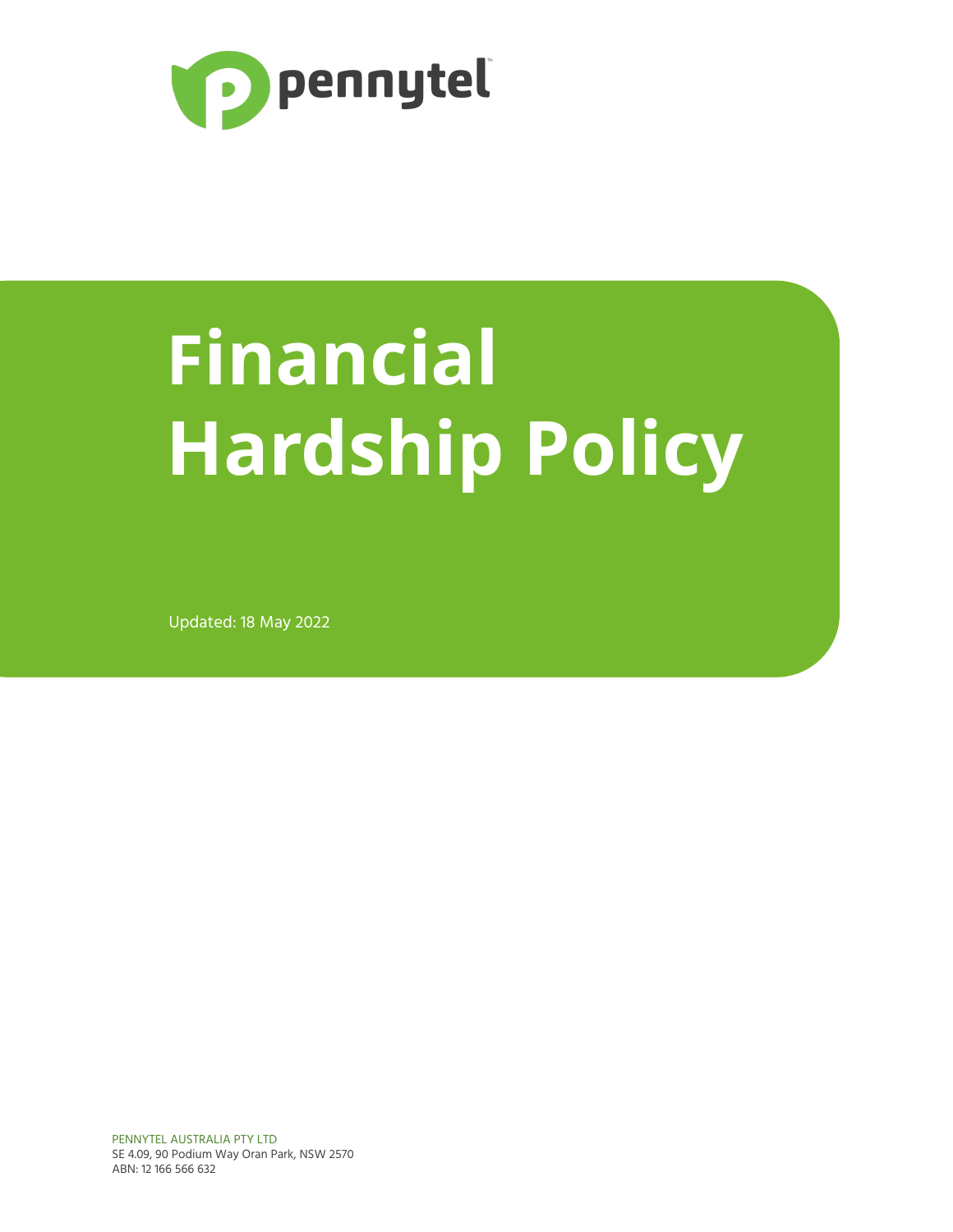

## **Financial Hardship Policy**

### 1. Purpose of this policy

Financial Hardship is where your ability to pay us for your services is affected by a situation such as illness, unemployment, being the victim of domestic or family violence or other reasonable cause, and you believe that you will be able to pay us If relevant payment arrangements or other arrangements relating to the supply of your services are changed.

We are here to help. We will work with you to help you respond to financial hardship, whether temporary or long-term. We are committed to helping customers facing financial hardship maintain telecommunications access and working with you to find a sustainable solution. Any help we can give will depend on your individual circumstances, and we provide help on a caseby-case basis.

#### 2. Get in touch

If you are experiencing Financial Hardship and have difficulty paying your bill, we encourage you to contact us immediately.

**Phone:** 1300 232 888 (8am to 8pm weekdays, 9am to 7pm weekends AET) **Online:** <https://pennytel.com.au/contact> **Email:** Subject line 'Pennytel Accounts - Financial Hardship': [accounts@pennytel.com.au](mailto:accounts@pennytel.com.au) **Post:** Att: Pennytel Accounts PO Box 849, Narellan NSW 2567

#### 3. Options for assistance

Listed below are some options available to us to assist you with your management of Financial Hardship as it relates to your use of telecommunications services. Which (if any) option/s we offer you will depend on the outcome of our assessment of your Financial Hardship and what is most appropriate in the circumstances.

Options to keep you connected include:

- (i) Spend controls;
- (ii) Restriction of service, in respect of overall or specific services;
- (iii) Low cost interim options until the Customer can continue with original payments.

Options for suitable financial arrangements include:

- (i) Temporarily postponing or deferring payments (for a longer period than would typically be offered to Customers requesting an extension outside of Financial Hardship arrangements);
- (ii) Discounting or waiving of debt;
- (iii) Waiving late payment fees; or
- (iv) Waiving cancellation fees.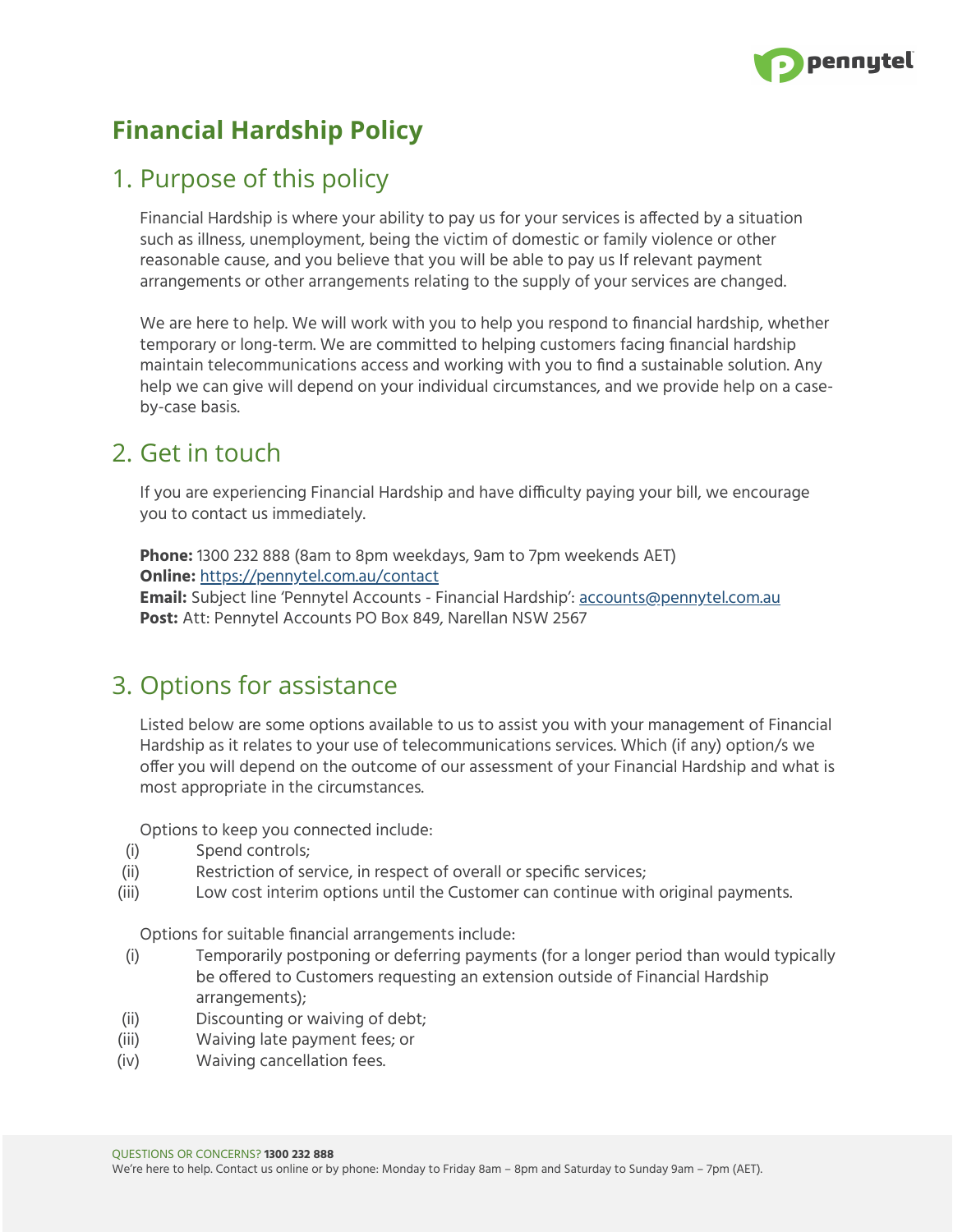

#### 4. Information

To enable us to assess your Financial Hardship under this policy, we may ask you to provide information such as:

- ∙ whether the financial hardship is temporary or long term
- ∙ Income details
- ∙ Details of the telecommunications services you need to continue
- ∙ Your most recent contact details

In some circumstances we may also ask for supporting documentation such as:

- ∙ A statutory declaration or official written communication from a person or support group that is familiar with your financial circumstances
- ∙ Evidence that you consulted a recognised financial counsellor
- ∙ A statement of your financial position

You may send us the information and documents by post or email to the addresses in this policy.

Our assessment of your circumstances may be based on the information you provide and also on other information available to us.

We may not be able to make an assessment of your circumstances if you do not provide the requested information.

We may cancel any financial hardship arrangements if we are provided with false or incomplete information.

#### 5. The process

Once all the required information has been received, we will assess your application for Financial Hardship assistance by considering your individual circumstances. We let you know within 5 working days whether you are eligible for assistance under this policy.

If you are eligible, we will work with you to find a suitable financial arrangement to help keep you connected. You can ask us to give you the details of a proposed Financial Hardship arrangement to you in writing, and we will do that.

If you tell us you agree to the Financial Hardship arrangements, we will send you a letter or email within 5 working days, setting out details of the Financial Hardship arrangement, your rights and obligations and the duration or review date of the arrangement.

A Financial Hardship arrangement will not commence unless you tell us you have accepted it.

You must inform us if your circumstances change (for better or for worse) during our arrangement and in that case we will review the arrangements with you.

We will not charge you for assessing your Financial Hardship application or for administering an arrangement.

If you wish to seek a review of the outcome of your Financial Hardship application, please use